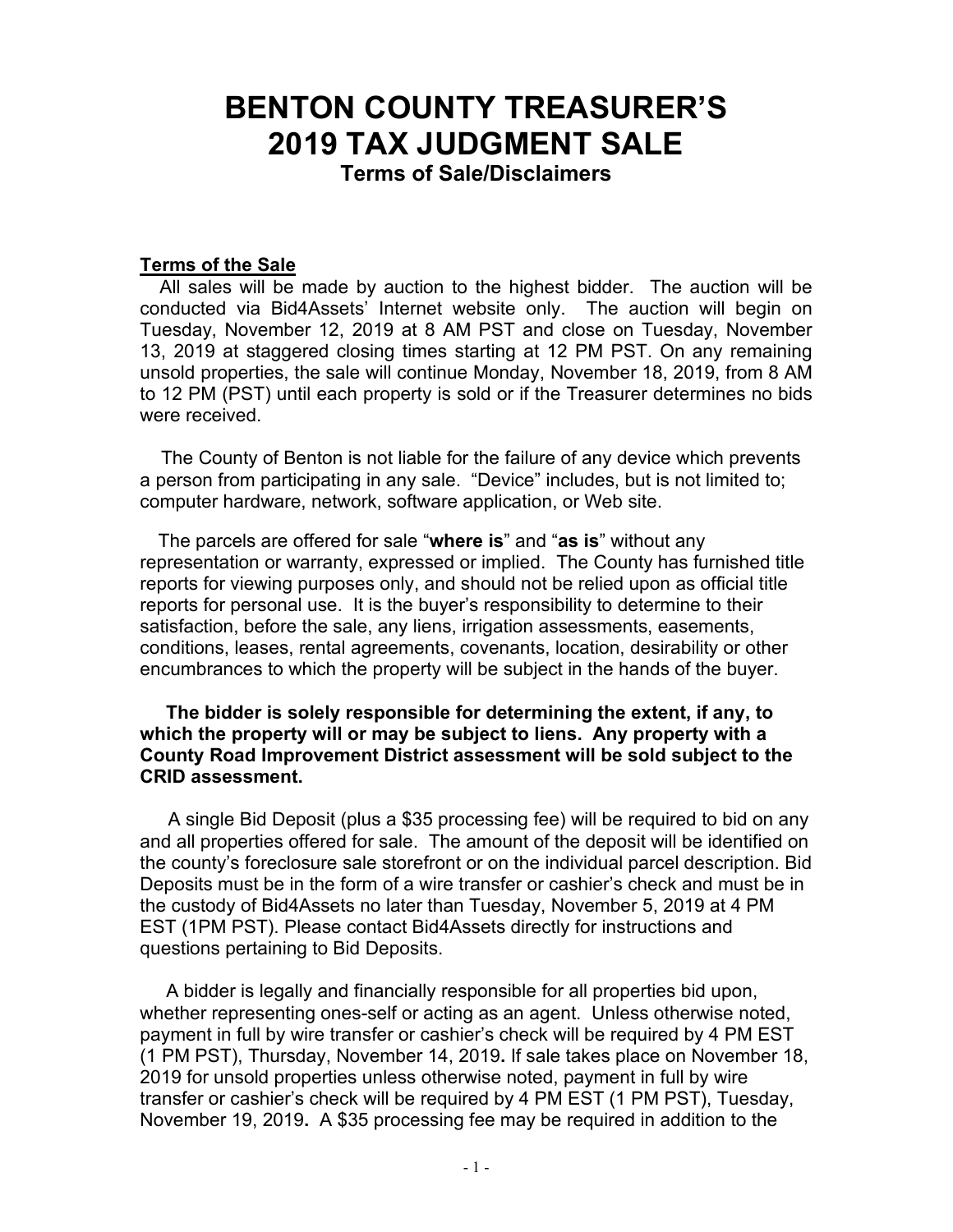winning bid. No personal checks or credit card payments will be accepted. To ensure that a cashier's check payment is received timely, please employ a reliable overnight delivery service. If payment policy is not adhered to, the successful bidder will be considered in default, the entire Bid Deposit will be forfeited to the Benton County Treasurer, and the successful bidder may be banned from future sales. The Benton County Treasurer reserves the right to pursue all available legal remedies against a non-paying bidder.

The Treasurer's Tax Deed will be issued within thirty (30) days of this sale.

## **Qualified Bidders**

In accordance with RCW 84.64.080, no person who is a Benton County officer or employee may bid at this sale, nor may such person bid as an agent for another or allow any other person or agent to bid on an employee's behalf**.** 

#### **Competing Liens**

The sale of these properties should not, in any way, be equated to real estate sales by licensed salespeople, brokers or realtors. All current and delinquent property taxes will be paid from the proceeds of the sale, plus any irrigation district liens for Columbia, Kiona and Benton Irrigation Districts. The purchaser assumes the responsibility for any unpaid irrigation assessments of any other district.

Properties are sold free and clear of liens and encumbrances except some government liens such as those for abatement of unfit structures and nuisances, IRS liens, irrigation district liens, local improvement district liens and most easements. Sale may be subject to special assessment liens of other taxing districts or competing federal liens of the Internal Revenue Service that are not extinguished by this sale, whether they are known or unknown.

## **Redemption Rights**

 In accordance with RCW 84.64.070, there will be no right of redemption except for the property of minors or any person adjudicated to be legally incompetent. The property may then be redeemed at any time within three (3) years after the date of sale.

 **Note:** If a property is in foreclosure due only to delinquent County Road Improvement District assessments (C.R.I.D), the property is subject to the rightof-redemption within 2 years from the date of sale per RCW 35.50.270.

## **Excess Proceeds**

 Any proceeds from the sale in excess of the minimum bid will be held by the County Treasurer up to three (3) years, and can be refunded upon proper application by the record title owner(s) at the time of the filing of the Certificate of Delinquency.

## **Unsold Property**

 If no bid is made on a parcel, the Treasurer can open the bidding again the following week or withdraw the property from sale.